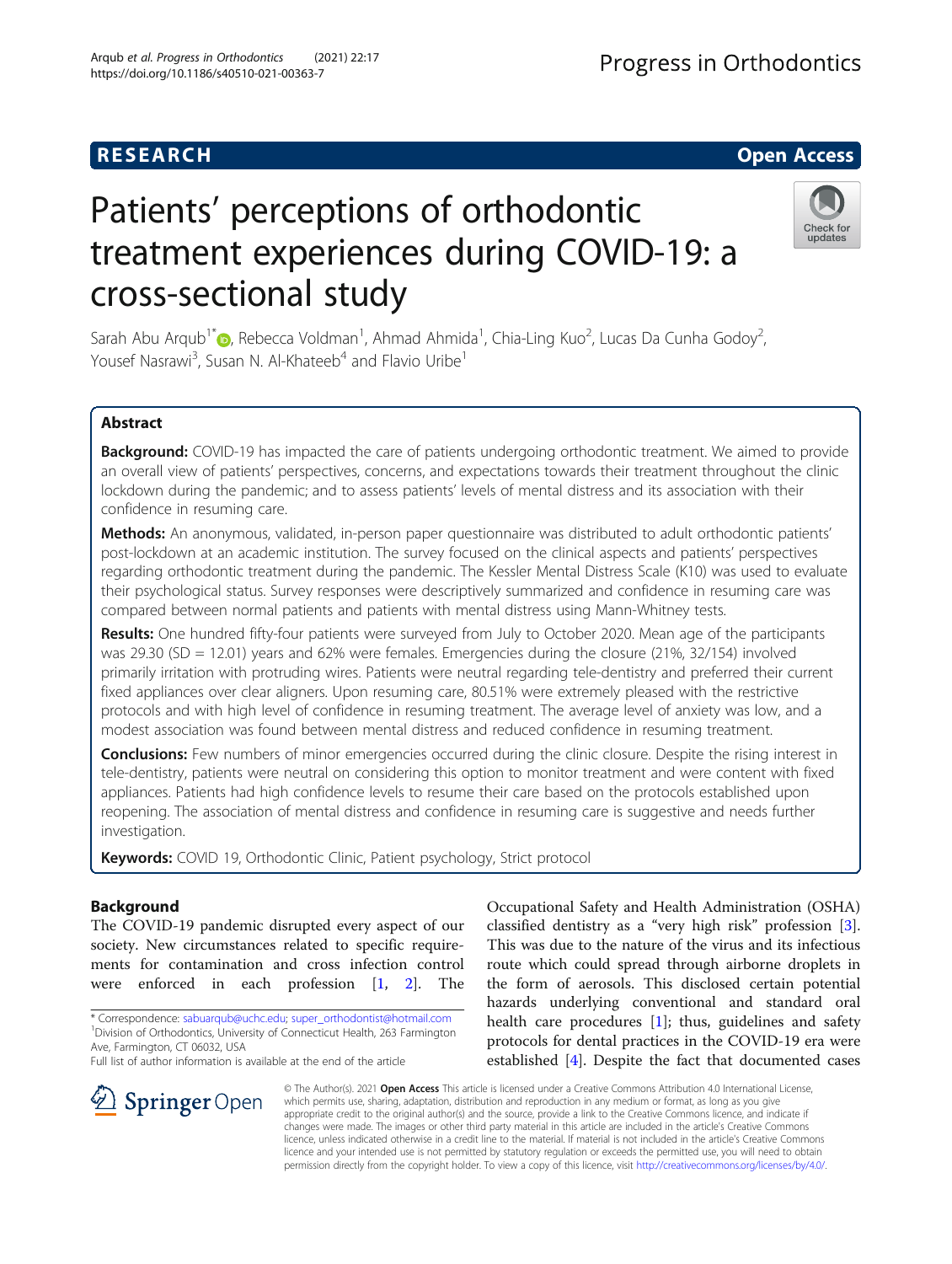of cross infection in US orthodontic offices are extremely rare [[5\]](#page-10-0), orthodontists are still health care providers and therefore these safety recommendations require to be followed as well.

Unlike other elective dental procedures, orthodontic treatment is an ongoing process that relies mainly on consistent evaluation and adjustment of active appliances throughout treatment [\[6\]](#page-10-0). Many patients were undergoing active treatment when their care was suddenly suspended because of the pandemic.

Evaluation of anxiety and psychological distress is necessary to monitor and determine the trends in mental health for both individuals and populations over time. The Kessler Psychological Distress Scale (K10) was developed in 1992, in the annual US National Health Interview Survey to measure the non-specific aspects of psychological distress (see http:// [www.hcp.med.harvard.](http://www.hcp.med.harvard.edu/ncs/k6_scales.php) [edu/ncs/k6\\_scales.php](http://www.hcp.med.harvard.edu/ncs/k6_scales.php) for more detail) [\[7](#page-10-0), [8](#page-10-0)]. The quantity of research that has eventually utilized the (K10) scale is immense and includes health evaluation studies and intervention outcome measurement in both the medical and dental fields. For example, the (K10) scale has been used in samples of advanced cancer [[9\]](#page-10-0), individuals with HIV  $[10]$  $[10]$ , epilepsy  $[11]$  $[11]$  $[11]$ , and more recently in studies evaluating the psychological impact of COVID 19 in various populations and fields including orthodontics [[12](#page-10-0)–[18](#page-10-0)]. Xiong et al [[19\]](#page-10-0) recently demonstrated using the Kessler Psychological Distress Scale (K10), that over one-third of the orthodontic patients experienced mental distress during the early stage of the pandemic in China. Many factors played a role in this distress, including the type of appliance, intervals between visits, and channels of communication with orthodontists. A relationship has been established between long-term isolation and the development of anxiety and depression [[20\]](#page-10-0). Understanding the psychological aspects that are relevant to clinical orthodontics and how patients perceived their care during lockdown and as they resume treatment remains elusive. Additionally, some orthodontic treatment involves aerosol-generating procedures [[21\]](#page-10-0). The risk of disease transmission in orthodontics and the role of orthodontic patients as "asymptomatic carriers" is still unknown and may pose a potential elevated threat [[22](#page-10-0)].

An in-depth elucidation of orthodontic patients' perceptions and concerns regarding treatment during these unprecedented times is important. It would be helpful to understand what issues were faced during the lockdown, how they communicated with their providers in case of emergency care, and their perception of their progress and future continuation of treatment. Furthermore, clinic setup, safety plans, and personal protective equipment (PPE) protocols should be examined for insights into the patients' perspective. Being that patients' safety and satisfaction is always a priority, their attitudes towards clinical protocols and safety plans implemented give the providers an insight into the effectiveness and quality of the clinical care provided.

This study is even more imperative now since once again numerous countries are still experiencing an alarming post-lockdown resurgence of the pandemic and a new viral strain, triggering fears for a devastating second pandemic wave  $[23]$  $[23]$ . The aim of this study was to assess orthodontic patients' perceptions, concerns, and expectations towards their treatment during this pandemic, to assess patient's levels of mental distress, and to test for associations between their psychological mental distress and confidence in resuming orthodontic care. Our null hypothesis is that the pandemic has no effect on the psychology of orthodontic patients and on the attitude of orthodontic patients towards continuing treatment.

# Materials and methods

The procedures and protocol for this cross-sectional descriptive study were approved by the institutional review board (21X-011-1). An in-depth review of the literature of some of the critical aspects related to the patients' concerns that are relevant to orthodontic practices during the pandemic was conducted to develop the survey instrument in this study  $[17, 18, 21, 24-26]$  $[17, 18, 21, 24-26]$  $[17, 18, 21, 24-26]$  $[17, 18, 21, 24-26]$  $[17, 18, 21, 24-26]$  $[17, 18, 21, 24-26]$  $[17, 18, 21, 24-26]$  $[17, 18, 21, 24-26]$  $[17, 18, 21, 24-26]$  $[17, 18, 21, 24-26]$ . A preliminary survey that included 7 sections and 42 questions was evaluated by ten consultant orthodontists for content validity, five were from the private practice sector with more than 5 years of clinical experience, and five were associate professors in an academic institution. Each question was evaluated on a 3-point scale (not necessary, useful non-essential, and essential). Content validity ratio (CVR) was then calculated for each item according to "Lawshe's Method" [\[27](#page-10-0)]. Two items were not significant at the critical level; thus, were eliminated.

The final survey instrument was in paper format and in person. It consisted of 40 questions divided into 7 sections. A cover memo explaining the aims and objectives of the survey and highlighting that taking the survey is voluntary was attached to the survey.

Section 1 assessed the demographics; age, sex, and general information about the treatment duration and length of time the patient was not seen by an orthodontist during the pandemic lockdown. Section 2 included questions related to the psychological aspects relevant to clinical orthodontics; patients' expectations on the standard of care delivered, time needed to complete their treatment, level of commitment to oral hygiene practices and post-operative appliance instructions, pain or discomfort felt, and their presumption on the delay of treatment caused by the pandemic. Section 3 focused on how orthodontic emergencies were managed; if any was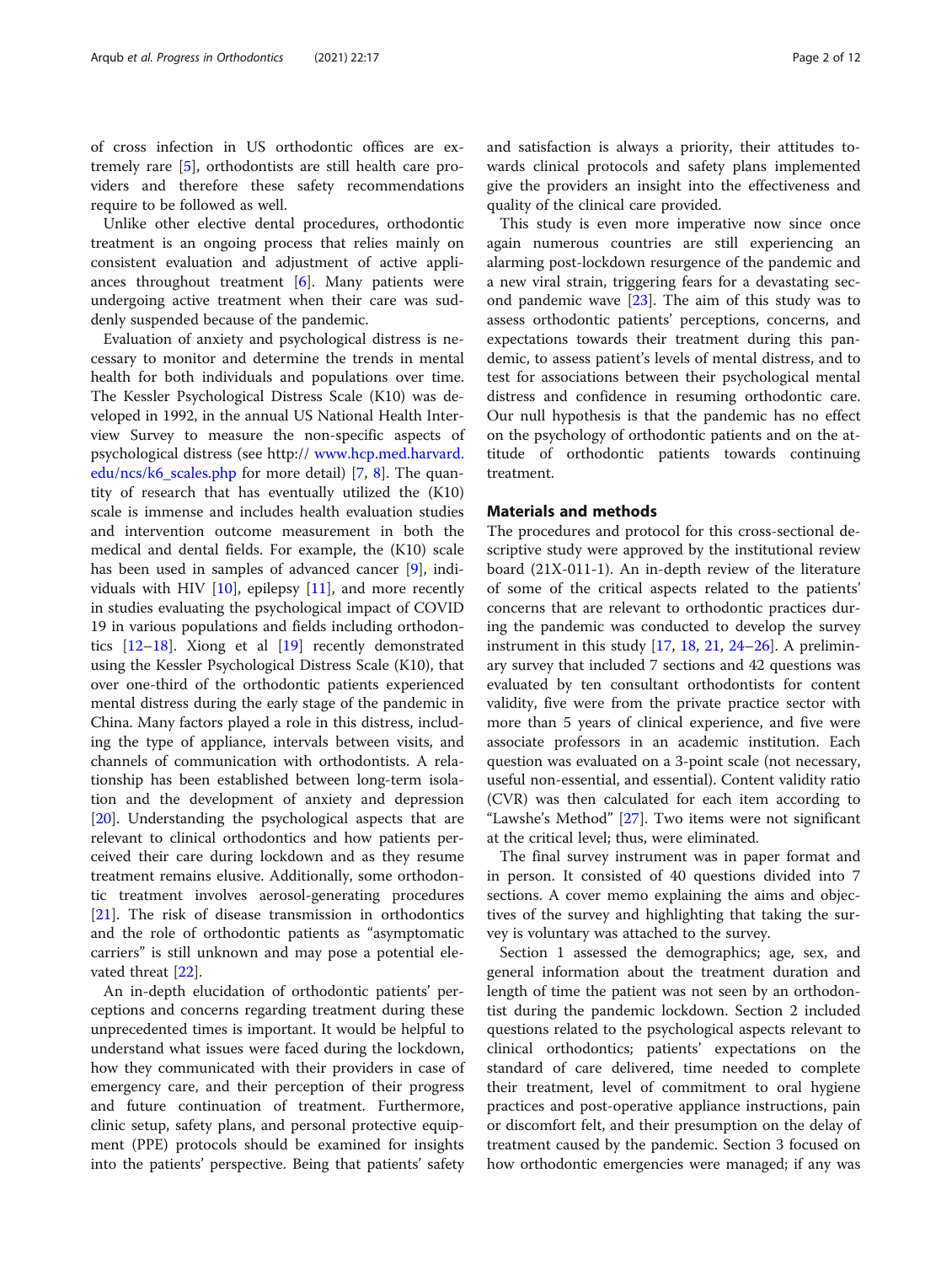encountered; nature of the emergency, degree of the severity, and the choice of handling emergencies. Section 4 focused on the patients' preferences regarding the urgency on following up treatment during the pandemic and their preferred means to communicate with their orthodontists. Section 5 highlighted patients' insights on postponing or discontinuing treatment, scheduled appointment intervals due to safety concerns, and their preferred choice of appliance during the closure. Section 6 focused on the clinic facilities, screening protocols, pretesting for COVID-19, PPE, and level of satisfaction on how treatment is handled in a restrictive environment. Finally, Section 7 contained questions from the Kessler Psychological Distress Scale (K10) [\[7](#page-10-0), [8\]](#page-10-0), which is a clinical measure of psychological symptoms. Specifically, this index is a validated 10-item scale, where each item has a 5-point scale that ranges from 1 (none of the time) to a score of 5 (all the time), with a total score range of 10–50. A total score of 10–19 was considered normal, while a score of 20–50 indicated anxiety and mental distress [[28,](#page-11-0) [29\]](#page-11-0). The validity and reliability of this scale have been assessed in previous studies [[19,](#page-10-0) [30\]](#page-11-0).

Inclusion criteria were as follows: adult patients 18 years and older, undergoing active treatment with fixed orthodontic appliance therapy. Patients in retention or undergoing clear aligner therapy, with craniofacial syndromes and mental health disorders were excluded.

The following approach was used to recruit subjects for survey completion. Appointment schedules were screened daily in the duration between (late July and early October 2020) for eligible patients. An equal number of hard copy surveys to the eligible patients attending the clinic on each workday were prepared. The orthodontic provider (faculty or resident) was asked to distribute the anonymous paper survey to their eligible patients when they presented for their regular orthodontic appointment visits. The aims of the study were verbally explained to the eligible patient and a written explanation was provided as well. It was clearly stated that participation was voluntary. The estimate time for its completion (10 min) was pre-calculated using the [surveylength.com](http://surveylength.com) instrument calculator, which takes into account the type, number of questions, and age of the targeted responders. Although the subjects had unlimited time to complete the survey, the average time to complete it matched what was pre-evaluated (10 min) as reported by the providers. A total of 200 surveys were distributed throughout the entire period, 149 were completed and returned onsite, and 5 were taken home and returned on a consecutive visit, the rest declined participation.

# Statistical analysis

Survey responses were summarized by frequencies and percentages or mean, standard deviation, and quartiles. The K10 questions were scored from the lowest  $(= 1)$  to

the highest (= 5) degree of mental distress related to COVID-19 and the total was calculated, similarly for the Likert-scale questions to assess the level of confidence in resuming treatment. Cronbach's alphas using all items and leaving one item out were reported for the internal reliability of K10 questions and questions on confidence in resuming treatment. Normal  $(≤ 19)$  and mental distress (> 19) groups based on the total K10 scores were compared for confidence in resuming treatment, assessed by individual questions and their combined total score, using two-sided Mann-Whitney U tests. Pvalues smaller than 5% were considered statistically significant. All the statistical analyses were performed in R version 3.6.1.

## Results

A total of 154 patients were surveyed between July and October 2020. The mean age of the participants was 29.30 (SD = 12.01) years. There were 95 females (62%) and 59 males (38%). Thirty nine percent (60/154) had been in treatment for 1 to 2 years and 42.9% (66/154) have not been seen by their orthodontist for at least 2 to 3 months (Table [1\)](#page-3-0). Regarding the patients' psychological aspects relevant to clinical orthodontics during the pandemic, the majority (61.69% or 95/157) did not report any pain or discomfort from the appliance during the pandemic, 48.7% (75/154) anticipated a delay in their treatment, while 85% (131/154) expected the delivery of excellent standard of care during treatment (Table [2](#page-3-0)).

A few respondents 21% (32/154) reported emergencies, which were considered of moderate intensity for the majority (11.04% or 17/32) and were mostly a "wire out or poking wire" (10.39% or 16/32) in nature. Emergencies were mainly handled by going to an emergency appointment  $(7.79 % or 12/32 in Table 3)$  $(7.79 % or 12/32 in Table 3)$ . For the patient/orthodontist follow-up section, 40.3% (62/154) preferred calling their orthodontists directly to report emergencies. The idea of tele-dentistry to monitor treatment seemed to be neutral for most (41.56% or 64/154). Approximately 73% (113/154) of the patients chose to be contacted by phone calls or text messages for following up with their treatment. The bulk 72.1% (111/154) favored to be checked upon monthly by their orthodontists and were willing to be seen monthly for regular checkups during the pandemic (73.4% or 113/154). When asked if they had a choice regarding the type of appliance (fixed vs. clear aligners) for their treatment during the pandemic, the majority 55% favored fixed appliances (Table [4](#page-5-0)).

Regarding the treatment protocols and the restrictive clinical environment during the COVID-19 pandemic, participants were extremely pleased with the restrictive protocols at the clinic 80.51% (124/154). Sixty-eight percent (105/154) agreed with the idea that telephone and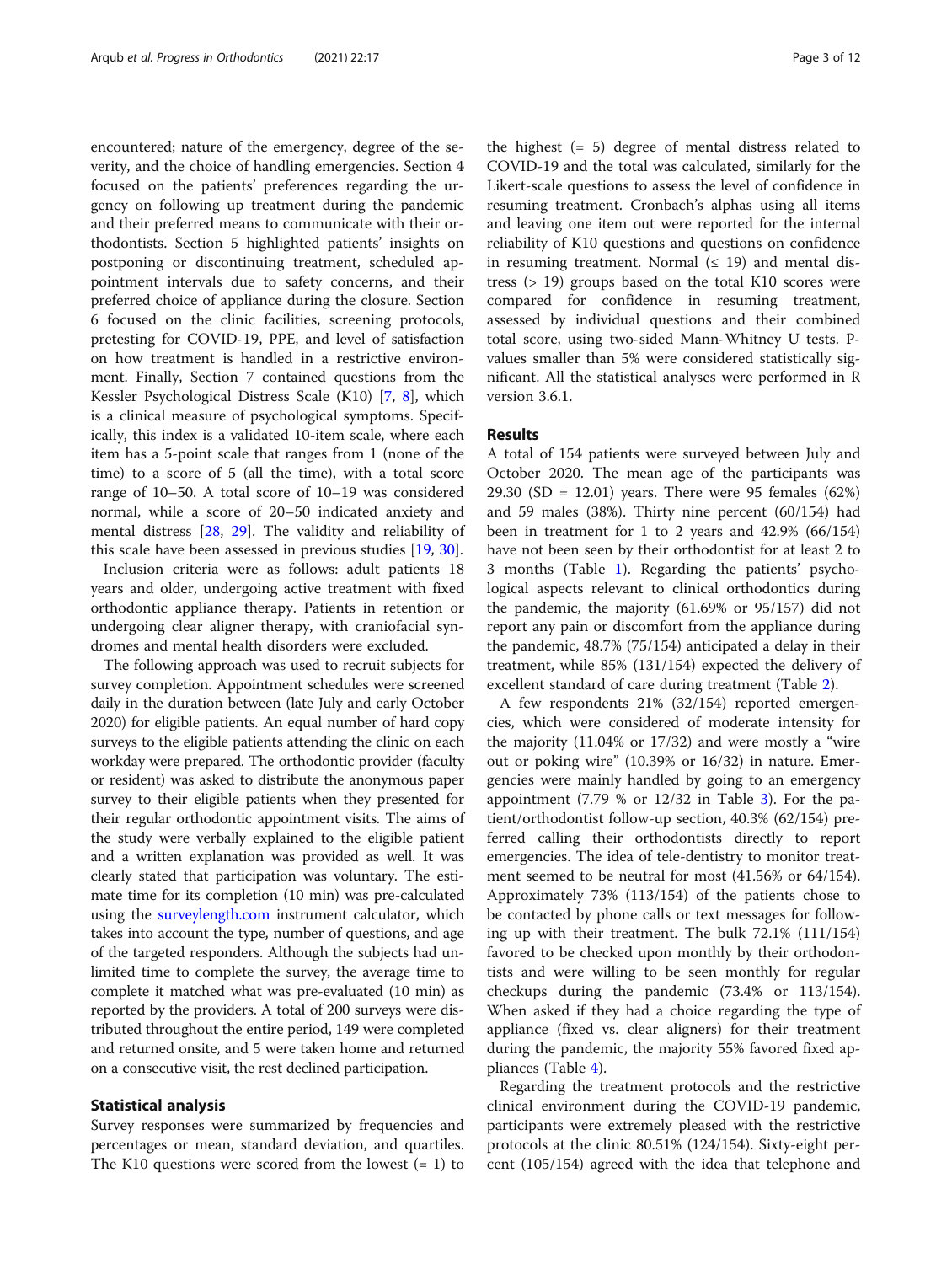<span id="page-3-0"></span>

| Question                                                              | Response      | <b>Number</b> | % Frequency |
|-----------------------------------------------------------------------|---------------|---------------|-------------|
| How long you have been in orthodontic treatment?                      | $>$ 3 years   | 33            | 21.4%       |
|                                                                       | $2-3$ years   | 23            | 14.9%       |
|                                                                       | $1-2$ years   | 60            | 39.0%       |
|                                                                       | $1-12$ months | 37            | 24.0%       |
|                                                                       | $0-1$ month   |               | 0.6%        |
| How long you have been not seen by your orthodontist due to COVID-19? | $> 3$ months  | 64            | 41.6%       |
|                                                                       | 2-3 months    | 66            | 42.9%       |
|                                                                       | $0-1$ month   | 23            | 14.9%       |
|                                                                       | Unanswered    |               | 0.6%        |

Table 2 Section 2: Psychological aspects that are relevant to clinical orthodontics during the pandemic

| Question                                                                       | Response              | <b>Number</b>  | $\%$   |
|--------------------------------------------------------------------------------|-----------------------|----------------|--------|
| I felt pain and discomfort from my appliance during the pandemic               | Worst possible        | 1              | 0.65%  |
|                                                                                | Severe pain           | 6              | 3.90%  |
|                                                                                | Moderate pain         | 22             | 14.29% |
|                                                                                | Mild pain             | 25             | 16.23% |
|                                                                                | No pain               | 95             | 61.69% |
|                                                                                | Unanswered            | 5              | 3.25%  |
| How frequent was the pain/discomfort?                                          | Less than that        | 26             | 16.88% |
|                                                                                | Everyday              | 8              | 5.2%   |
|                                                                                | Few times a week      | 16             | 10.39% |
|                                                                                | Once a week           | $\overline{4}$ | 2.6%   |
|                                                                                | No discomfort or pain | 95             | 59.1%  |
|                                                                                | Unanswered            | $\overline{2}$ | 1.3%   |
| I expect the standard of care delivered to be:                                 | Excellent             | 131            | 85%    |
|                                                                                | Good                  | 21             | 14%    |
|                                                                                | Satisfactory          | $\mathbf{1}$   | 1%     |
|                                                                                | Unanswered            | $\mathbf{1}$   | 1%     |
| My orthodontic treatment will be delayed because of the pandemic               | Strongly agree        | 29             | 18.83% |
|                                                                                | Agree                 | 46             | 29.87% |
|                                                                                | Disagree              | 28             | 18.18% |
|                                                                                | Strongly disagree     | 8              | 5.19%  |
|                                                                                | Unanswered            | 43             | 27.92% |
| How many extra months do you expect to stay in braces because of the pandemic? | $>18$ months          | 8              | 5.2%   |
|                                                                                | 18 months             | 8              | 5.2%   |
|                                                                                | 12 months             | 10             | 6.5%   |
|                                                                                | 6 months              | 33             | 21.4%  |
|                                                                                | 3 months              | 37             | 24.0%  |
|                                                                                | $\mathbf{0}$          | $\mathbf{1}$   | 0.6%   |
|                                                                                | Unanswered            | 57             | 37.0%  |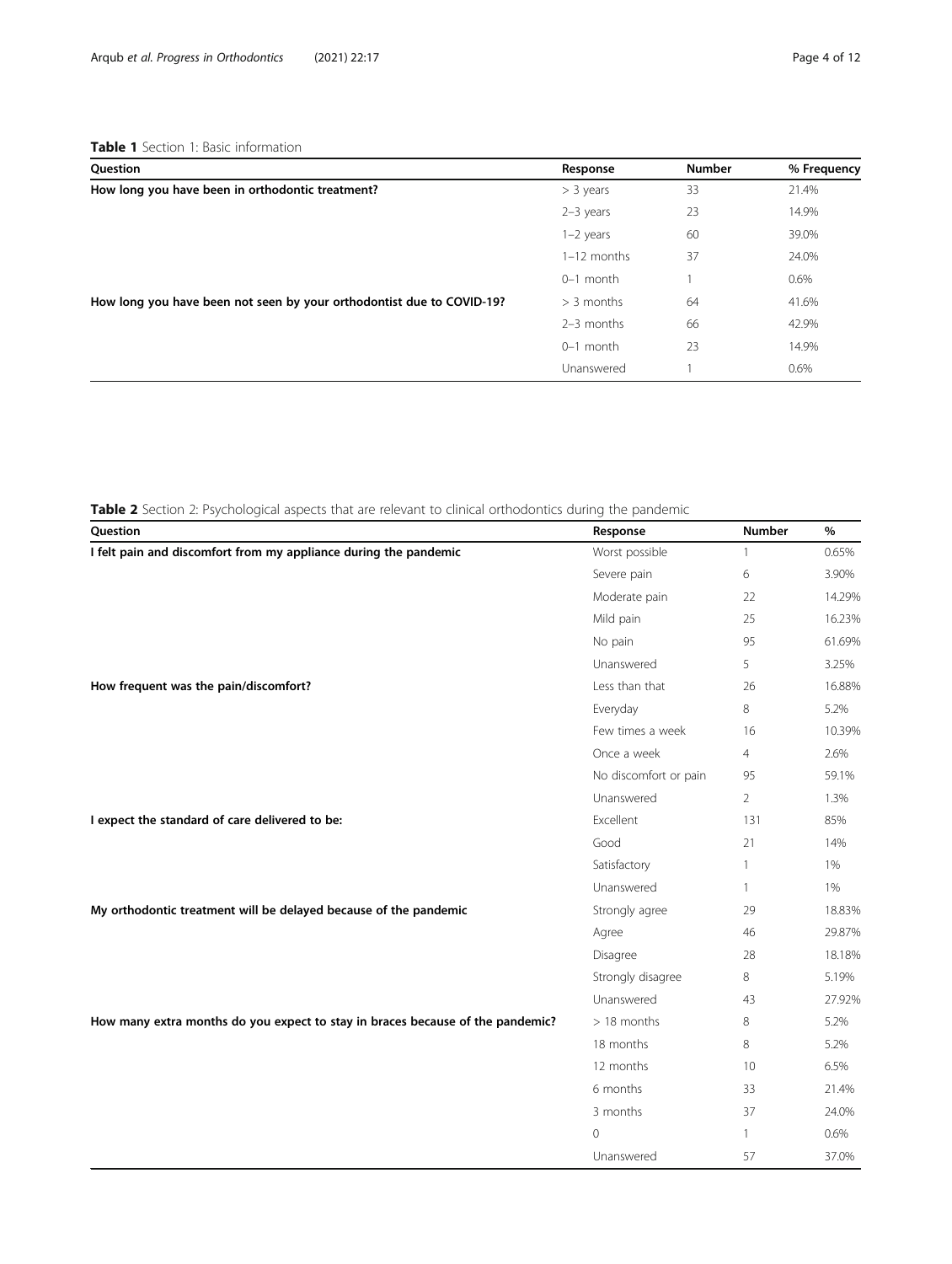### <span id="page-4-0"></span>Table 3 Section 3: Handling emergencies during the pandemic

| Question                                                                                            | Response                                                                 | Number %       | <b>Frequency</b> |
|-----------------------------------------------------------------------------------------------------|--------------------------------------------------------------------------|----------------|------------------|
| Did you have any emergency during the pandemic?                                                     | <b>No</b>                                                                | 117            | 76%              |
|                                                                                                     | Yes                                                                      | 32             | 21%              |
|                                                                                                     | Unanswered                                                               | 5              | 3%               |
| If you had any emergency, how do you classify your orthodontic                                      | Severe                                                                   | 7              | 4.55%            |
| emergency?                                                                                          | Moderate                                                                 | 17             | 11.04%           |
|                                                                                                     | Minor                                                                    | 8              | 5.19%            |
|                                                                                                     | Unanswered                                                               | 122            | 79.22%           |
| What was the nature of the emergency? (you can choose more than one)                                | Loose appliance                                                          | 1              | 0.6%             |
|                                                                                                     | Loose mini-screw                                                         | 3              | 1.95%            |
|                                                                                                     | Detached braces                                                          | 11             | 7.14%            |
|                                                                                                     | Wire out/poking                                                          | 16             | 10.39%           |
|                                                                                                     | Unanswered                                                               | 123            | 79.9%            |
| How did you handle your emergency?                                                                  | Called my provider and solved Issue over<br>the phone                    | 9              | 5.8%             |
|                                                                                                     | I handled the issue myself                                               | 11             | 7.1%             |
|                                                                                                     | Went for an emergency appointment                                        | 12             | 7.79%            |
|                                                                                                     | Unanswered                                                               | 122            | 79.22%           |
| How urgent you felt the need to be seen by an orthodontist for your<br><b>Extremely Necessarily</b> |                                                                          | $\overline{4}$ | 2.6%             |
| emergency during the pandemic?                                                                      | Necessary                                                                | 17             | 11.0%            |
|                                                                                                     | Neutral                                                                  | 9              | 5.8%             |
|                                                                                                     | Unnecessary                                                              | $\overline{2}$ | 1.3%             |
|                                                                                                     | Unanswered                                                               | 122            | 79.2%            |
| I want to see my orthodontist for an emergency during the pandemic to:                              | Handle the emergency                                                     | $\mathbf{0}$   | 0%               |
|                                                                                                     | Handle the emergency and do the regular 0<br>checkup appointment         |                | 0%               |
|                                                                                                     | Only for a consult, I am afraid to be<br>operated on during the Pandemic | 0              | 0%               |
|                                                                                                     | Unanswered                                                               | 154            | 100%             |
| Do you believe your treatment would be delayed if the emergency were                                | Strongly agree                                                           | 5              | 3.25%            |
| not handled by your orthodontist in the pandemic?                                                   | Agree                                                                    | 7              | 4.55%            |
|                                                                                                     | Neutral                                                                  | 12             | 7.79%            |
|                                                                                                     | Disagree                                                                 | 6              | 3.90%            |
|                                                                                                     | Unanswered                                                               | 124            | 80.52%           |

pre-clinical appointment screenings are effective tools to prevent the spread of infection. Moreover, they recommended pre-testing the patients (81.81%), the staff, and orthodontists (85.06%) during the pandemic. Additionally, they preferred that their provider have a full PPE and a N95 mask on at the appointment (45.5%, Table [5](#page-6-0)).

The Cronbach alpha for the 10 items in the Kessler Psychological Distress Scale was 0.94 (95% CI: 0.93– 0.95) considered excellent, with the mean total score of 13.16 (SD = 6.63, range:  $5-50$ , Table [6\)](#page-6-0). Similarly, the Cronbach alpha was acceptable (alpha = 0.65, 95% CI: 0.57–0.73) and the mean total score was 46.47 (SD = 4.75, range:  $5-55$ ) for the questions on confidence in resuming orthodontic treatments (Table [7\)](#page-7-0). None of the individual items dropped significantly changed the Cronbach alpha for either scale. Overall, patients with mental distress had lower confidence in resuming orthodontic treatments than normal patients  $(P = 0.035,$  Table [8](#page-7-0)).

# **Discussion**

Adult orthodontic patients have peculiar psychological features as well as different treatment requirements compared to children and adolescents [\[31](#page-11-0)]. Methodological studies have shown that the data quality in surveys is influenced by the age of respondents [\[32](#page-11-0)].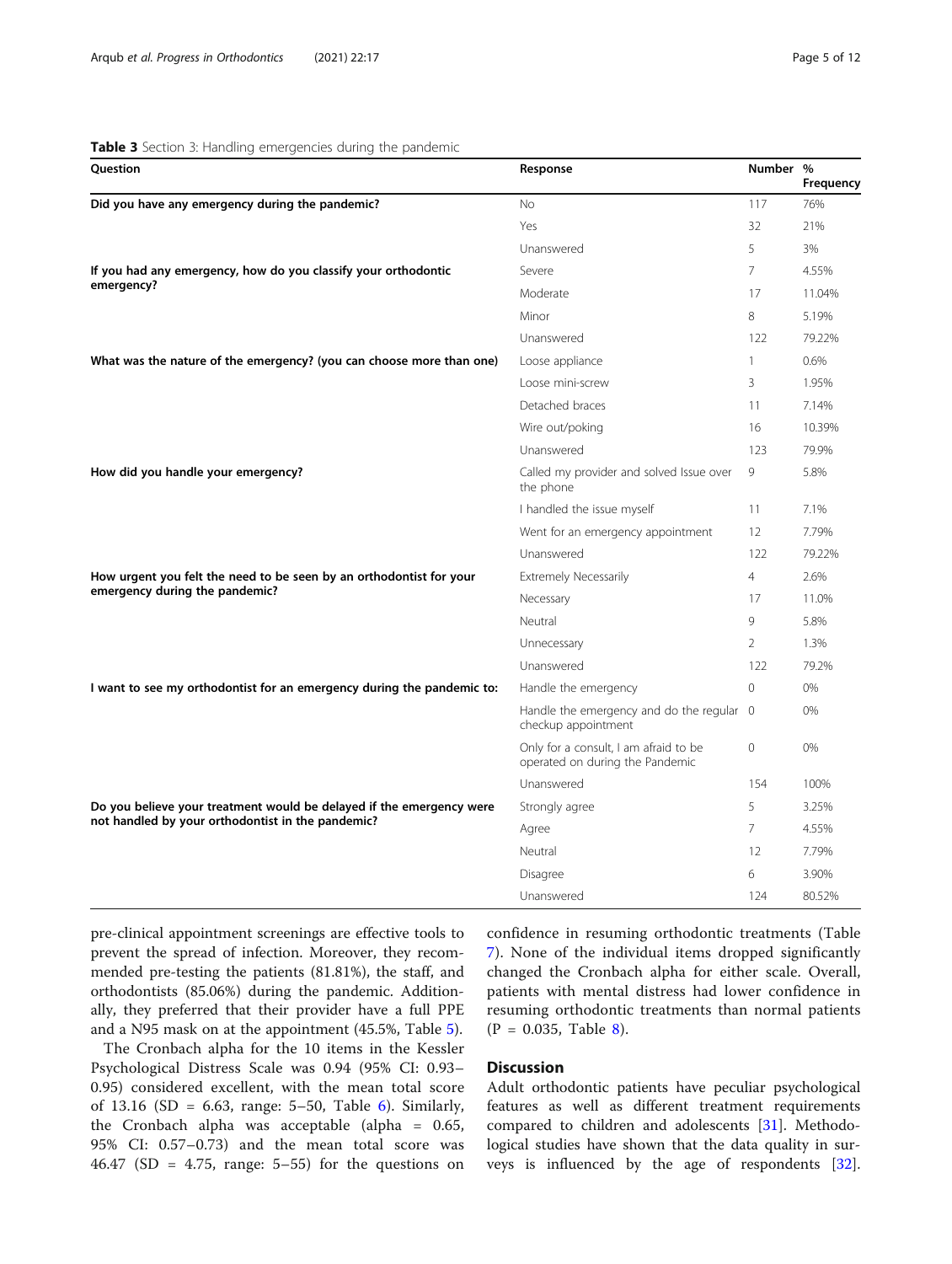# <span id="page-5-0"></span>Table 4 Section 4: Patient/orthodontist follow-up during the pandemic

| Question                                                                                                         | Response                                    | Number % |        |
|------------------------------------------------------------------------------------------------------------------|---------------------------------------------|----------|--------|
| What would your favorite mean to communicate with your orthodontist to inform him/her                            | Social media groups                         | 1        | 0.6%   |
| about your emergency during the pandemic?                                                                        | I Do Not Care                               | 9        | 5.8%   |
|                                                                                                                  | Call the operator at the<br>hospital/beeper | 19       | 12.3%  |
|                                                                                                                  | Text message                                | 54       | 35.1%  |
|                                                                                                                  | Call my orthodontist<br>directly            | 62       | 40.3%  |
|                                                                                                                  | Unanswered                                  | 9        | 5.8%   |
| Do you like the idea of tele-dentistry to supervise the progress and integrity of the orthodon- Extremely useful |                                             | 21       | 13.64% |
| tic appliance?                                                                                                   | Useful                                      | 39       | 25.32% |
|                                                                                                                  | Neutral                                     | 64       | 41.56% |
|                                                                                                                  | Not useful                                  | 13       | 8.44%  |
|                                                                                                                  | Extremely non-useful                        | 8        | 5.19%  |
|                                                                                                                  | Unanswered                                  | 9        | 5.84%  |
| Do you think that an emergency issue can be solved via tele-dentistry?                                           | Strongly agree                              | 7        | 4.55%  |
|                                                                                                                  | Agree                                       | 29       | 18.83% |
|                                                                                                                  | Neutral                                     | 70       | 45.45% |
|                                                                                                                  | Disagree                                    | 31       | 20.13% |
|                                                                                                                  | Strongly disagree                           | 9        | 5.84%  |
|                                                                                                                  | Unanswered                                  | 8        | 5.19%  |
| How would you like your orthodontist to follow up with your treatment during the                                 | Tele-dentistry consults                     | 5        | 3.25%  |
| pandemic?                                                                                                        | Phone/text                                  | 13       | 8.44%  |
|                                                                                                                  | Face to face                                | 24       | 15.58% |
|                                                                                                                  | Text message                                | 50       | 32.47% |
|                                                                                                                  | Phone                                       | 50       | 32.47% |
|                                                                                                                  | Other                                       | 8        | 5.19%  |
|                                                                                                                  | Unanswered                                  | 4        | 2.60%  |
| How often would you like to connect with your orthodontist during the pandemic?                                  | Every 3 months                              | 8        | 5.2%   |
|                                                                                                                  | Every 2 months                              | 23       | 14.9%  |
|                                                                                                                  | Monthly                                     | 111      | 72.1%  |
|                                                                                                                  | Unanswered                                  | 12       | 7.8%   |
| How often would you like to be seen for regular checkups during the pandemic?                                    | Every 12 weeks                              | 3        | 1.9%   |
|                                                                                                                  | Every 10 weeks                              | 3        | 1.9%   |
|                                                                                                                  | Every 8 weeks                               | 9        | 5.8%   |
|                                                                                                                  | Every 6 weeks                               | 20       | 13.0%  |
|                                                                                                                  | Monthly                                     | 113      | 73.4%  |
|                                                                                                                  | Unanswered                                  | 6        | 3.9%   |
| If you had a choice of a type of an appliance to be used for your treatment during the                           | Aligners                                    | 44       | 29%    |
| pandemic would you go for:                                                                                       | Fixed braces                                | 84       | 55%    |
|                                                                                                                  | Unanswered                                  | 26       | 17%    |

Children were more likely to encounter problems with certain questions due to the lack of developed cognitive, communicative, and social skills which affects the different stages of the question-answer process [[32\]](#page-11-0). Therefore, adults were chosen for the study cohort due to the reported inconsistency noticed in children's answers to survey questions [[13](#page-10-0)]. On the other hand, more females visited the clinic during the study period; therefore, we had a higher percentage of females among the respondents.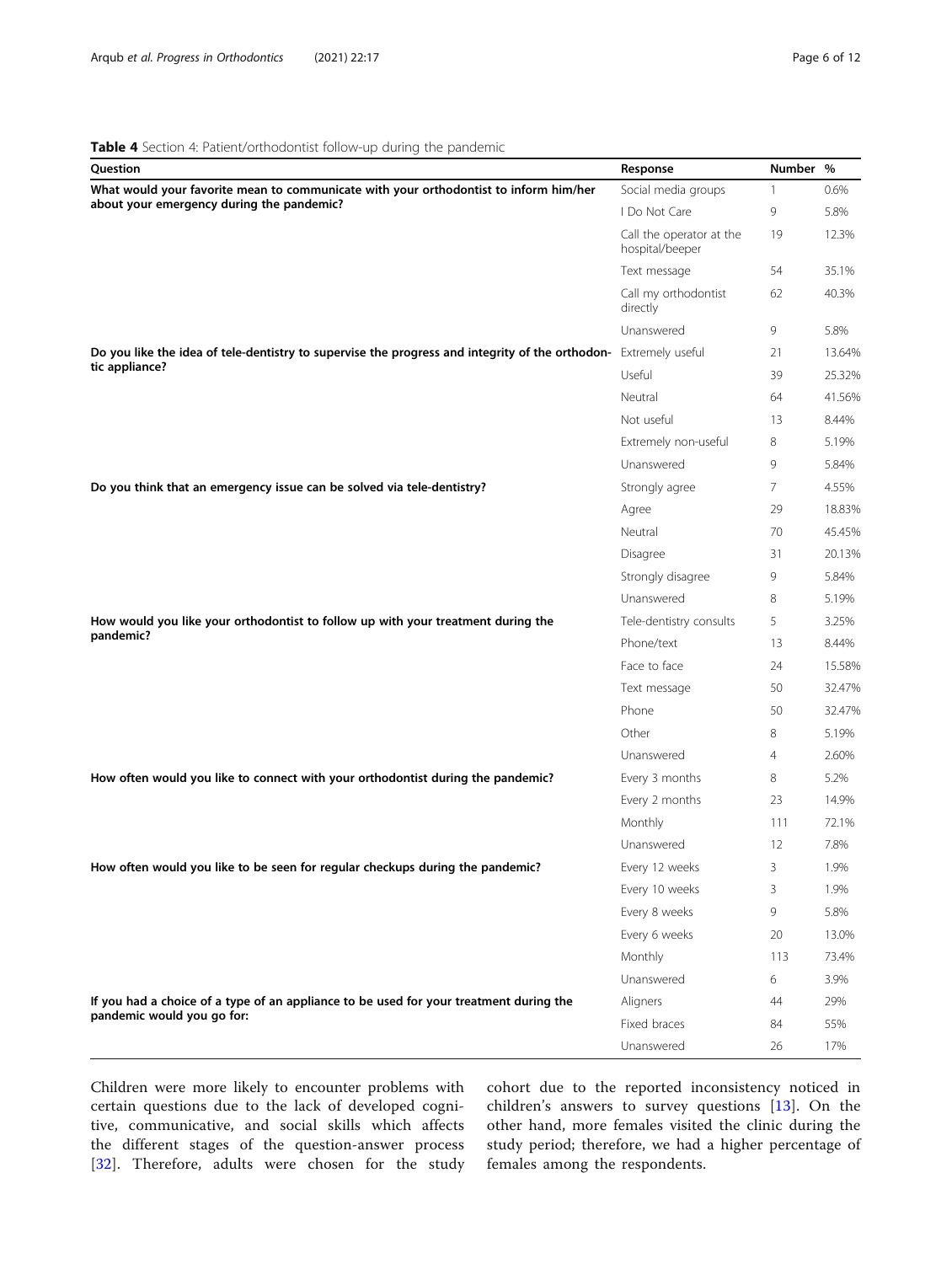# <span id="page-6-0"></span>Table 5 Section 5: Post-lockdown

| Question                                                                                             | Response                                     | Number %       | Frequency |
|------------------------------------------------------------------------------------------------------|----------------------------------------------|----------------|-----------|
| I am extremely pleased with the restrictive protocols at the clinic because of the pandemic          | Strongly agree                               | 71             | 46.10%    |
|                                                                                                      | Agree                                        | 53             | 34.42%    |
|                                                                                                      | Neutral                                      | 19             | 12.34%    |
|                                                                                                      | Disagree                                     | 5              | 3.25%     |
|                                                                                                      | Unanswered                                   | 6              | 3.90%     |
| I think that the telephone screening and the pre-clinical appointment screening is an effective tool | Strongly agree                               | 58             | 37.66%    |
| to prevent the spread of infection                                                                   | Agree                                        | 47             | 30.52%    |
|                                                                                                      | Neutral                                      | 33             | 21.43%    |
|                                                                                                      | Disagree                                     | 5              | 3.25%     |
|                                                                                                      | Strongly disagree                            | $\overline{4}$ | 2.60%     |
|                                                                                                      | Unanswered                                   | $\overline{7}$ | 4.55%     |
| Pre-testing the patients for COVID 19 sign and symptoms (temperature) is very essential prior to the | Strongly agree                               | 80             | 51.9%     |
| treatment during the pandemic                                                                        | Agree                                        | 46             | 29.9%     |
|                                                                                                      | Neutral                                      | 17             | 11.0%     |
|                                                                                                      | Disagree                                     | 3              | 1.9%      |
|                                                                                                      | Strongly disagree                            | 3              | 1.9%      |
|                                                                                                      | Unanswered                                   | 5              | 3.2%      |
| Pre-testing the staff and orthodontists is very essential during the pandemic                        | Strongly agree                               | 88             | 57.1%     |
|                                                                                                      | Agree                                        | 43             | 27.9%     |
|                                                                                                      | Neutral                                      | 12             | 7.8%      |
|                                                                                                      | Disagree                                     | $\mathbf{1}$   | 0.6%      |
|                                                                                                      | Strongly disagree                            | $\overline{4}$ | 2.6%      |
|                                                                                                      | Unanswered                                   | 6              | 3.9%      |
| I prefer my orthodontist to:                                                                         | Wear full PPE without the N-95<br>mask       | 15             | 9.7%      |
|                                                                                                      | N-95 mask should be enough<br>with eye cover | 22             | 14.3%     |
|                                                                                                      | I personally do not care                     | 34             | 22.1%     |
|                                                                                                      | Full PPE with the N-95 mask                  | 70             | 45.5%     |
|                                                                                                      | Other                                        | $\overline{4}$ | 2.6%      |
|                                                                                                      | Unanswered                                   | 9              | 5.8%      |

# Table 6 Ranking of the 10 items in "Kessler's Scale"

| K <sub>10</sub> all items                                | Mean  | SD.  | 25% | Median | 75% | Complete observations |
|----------------------------------------------------------|-------|------|-----|--------|-----|-----------------------|
| Did you feel tired for no good reason?                   | 1.44  | 0.95 |     |        |     | 132 (86%)             |
| Did you feel nervous                                     | 1.55  | 0.95 |     |        | 2   | 132 (86%)             |
| Did you feel so nervous that nothing could calm you down | 1.30  | 0.78 |     |        |     | 128 (83%)             |
| Did you feel that everything was an effort               | 1.63  | 1.22 |     |        | 2   | 129 (84%)             |
| Did you feel sad that nothing could cheer you up         | 1.24  | 0.77 |     |        |     | 132 (86%)             |
| Did you feel worthless?                                  | 1.20  | 0.69 |     |        |     | 133 (86%)             |
| Did you feel restless or fidgety                         | 1.41  | 0.90 |     |        |     | 133 (86%)             |
| Did you feel so restless that you could not sit still    | 1.23  | 0.64 |     |        |     | 132 (86%)             |
| Did you feel depressed?                                  | 1.35  | 0.89 |     |        |     | 133 (86%)             |
| Did you feel hopeless?                                   | 1.20  | 0.67 |     |        |     | 132 (86%)             |
| Total                                                    | 13.16 | 6.63 | 10  | 10     | 13  | 121 (79%)             |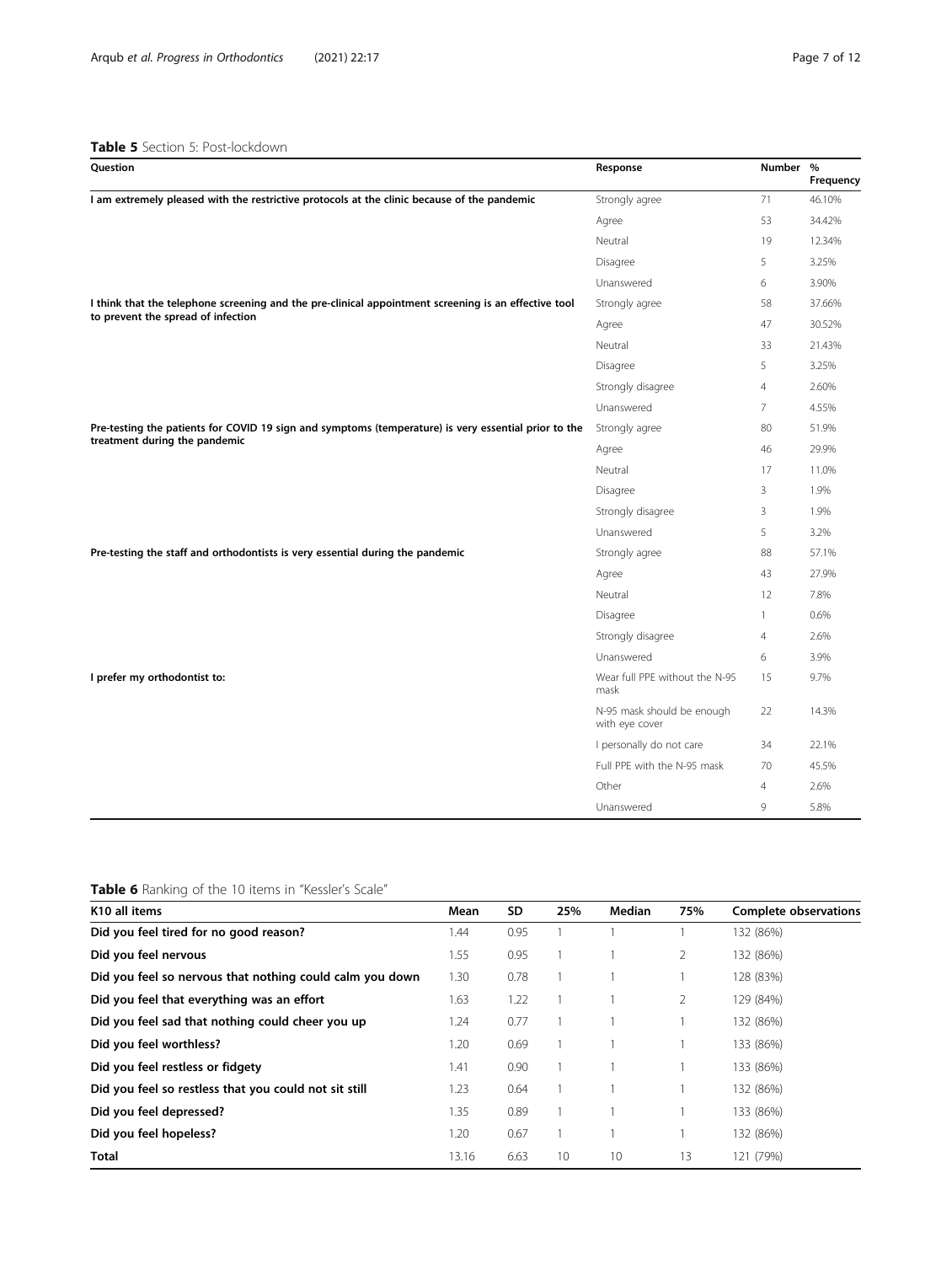# <span id="page-7-0"></span>Table 7 A descriptive summary for the 11 questions related to the confidence in resuming orthodontic treatment

| Questions related to the level of confidence in resuming treatment in the pandemic                                                                 | Mean SD |                |                |                | 25% Median 75% Complete<br>observations |
|----------------------------------------------------------------------------------------------------------------------------------------------------|---------|----------------|----------------|----------------|-----------------------------------------|
| I am confident in resuming my orthodontic treatment and finishing it while at the pandemic                                                         | 4.59    | 0.854          | 5.             | 5              | 153 (99%)                               |
| I trust my orthodontist to deliver the same standard of care during the pandemic                                                                   | 4.61    | 0.814          | 5              | 5              | 153 (99%)                               |
| have maintained the same standards of oral hygiene as instructed by my provider during the<br>pandemic                                             | 4.54    | 0.804          | 5              | 5              | 153 (99%)                               |
| I have maintained the post-operative instructions and took care of my appliance during the<br>pandemic                                             | 4.39    | 0.894          | 5              | 5              | 152 (99%)                               |
| It is necessary for an orthodontist to follow up on their patients during the pandemic or any<br>similar emergencies                               | 4.12    | 0.874          | $\overline{4}$ | 5              | 150 (97%)                               |
| Do you feel it is safe to see your orthodontist for full adjustment appointment during the<br>pandemic?                                            | 4.21    | $0.82$ 4       | $\overline{4}$ | 5              | 150 (97%)                               |
| I like to postpone my treatment until the pandemic is over (negative correlated; coding<br>reversed)                                               | 4.21    | 0.884          | $\overline{4}$ | 5              | 150 (97%)                               |
| I would like to discontinue my treatment and remove my braces because of the pandemic<br>(negative correlated; coding reversed)                    | 4.40    | 0.974          | 5              | 5              | 149 (97%)                               |
| I agree with the idea of reducing the number of visits to an orthodontic clinic during the<br>pandemic (negative correlated; coding reversed)      | 2.95    | $1.11 \quad 2$ | 3              | 4              | 149 (97%)                               |
| It is difficult to interact and communicate with my orthodontist while at the clinic during the<br>pandemic (negative correlated; coding reversed) | 3.98    | 0.894          | $\overline{4}$ | $\overline{4}$ | 133 (86%)                               |
| I am pleased with the way my appointment was handled during the pandemic.                                                                          | 4.39    | 0.874          | 5              | 5              | 146 (95%)                               |
| Total score                                                                                                                                        | 46.47   | 4.75 44        | 47             | 50             | 128 (83%)                               |

Table 8 Comparison of orthodontic patients' level of confidence in resuming treatment during the pandemic between normal and mental distress groups by the Kessler scale using two-sided Mann-Whitney U tests.  $P < 0.05^*$ 

| Questions related to the level of confidence in resuming treatment in the pandemic     |                     | Normal: K10 total <      | <b>Mental Distress: K10</b> |                          | Р-       |
|----------------------------------------------------------------------------------------|---------------------|--------------------------|-----------------------------|--------------------------|----------|
|                                                                                        |                     | 19 ( $n = 106$ )         | total > 19 ( $n = 15$ )     |                          | Value    |
|                                                                                        | Mean<br>± SD        | Median<br>$(25\%, 75\%)$ | Mean<br>$±$ SD              | Median<br>$(25\%, 75\%)$ |          |
| I am confident in resuming my orthodontic treatment and finishing it while at the      | 4.61 $\pm$          | 5.00 (5.00,              | $4.44 \pm$                  | 4.50 (4.00,              | $0.038*$ |
| pandemic                                                                               | 0.88                | 5.00                     | 0.62                        | 5.00)                    |          |
| I trust my orthodontist to deliver the same standard of care during the pandemic       | 4.61 $\pm$<br>0.83  | 5.00 (4.50,<br>5.00      | 4.56 $\pm$<br>0.70          | 5.00 (4.00,<br>5.00)     | 0.468    |
| I have maintained the same standards of oral hygiene as instructed by my provider      | 4.56 $\pm$          | 5.00 (4.00,              | 4.39 $\pm$                  | 5.00 (4.00,              | 0.449    |
| during the pandemic                                                                    | 0.79                | 5.00)                    | 0.92                        | 5.00)                    |          |
| I have maintained the post-operative instructions and took care of my appliance dur-   | 4.35 $\pm$          | 5.00 (4.00,              | $4.67 \pm$                  | 5.00 (4.00,              | 0.225    |
| ing the pandemic                                                                       | 0.93                | 5.00)                    | 0.49                        | 5.00)                    |          |
| It is necessary for an orthodontist to follow up on their patients during the pandemic | 4.08 $\pm$          | 4.00 (4.00,              | $4.44 \pm$                  | 5.00 (4.00,              | 0.086    |
| or any similar emergencies                                                             | 0.88                | 5.00)                    | 0.70                        | 5.00)                    |          |
| Do you feel it is safe to see your orthodontist for full adjustment appointment during | 4.26 $\pm$          | 4.00 (4.00.              | $3.89 \pm$                  | 4.00(3.25.               | 0.056    |
| the pandemic?                                                                          | 0.81                | 5.00)                    | 0.83                        | $4.00$ )                 |          |
| I like to postpone my treatment until the pandemic is over (negative correlated;       | 4.27 $\pm$          | 4.00 (4.00,              | $3.83 \pm$                  | 4.00 (3.00.              | 0.071    |
| coding reversed)                                                                       | 0.85                | 5.00                     | 1.04                        | 5.00)                    |          |
| I would like to discontinue my treatment and remove my braces because of the           | $4.44 \pm$          | 5.00 (4.00,              | 4.11 $\pm$                  | 5.00 (3.00,              | 0.267    |
| pandemic (negative correlated; coding reversed)                                        | 0.95                | 5.00                     | 1.13                        | 5.00)                    |          |
| I agree with the idea of reducing the number of visits to an orthodontic clinic during | $2.95 \pm$          | 3.00 (2.00.              | $2.94 \pm$                  | 3.00 (2.25.              | 1.000    |
| the pandemic (negative correlated; coding reversed)                                    | 1.08                | 4.00)                    | 1.30                        | 4.00)                    |          |
| It is difficult to interact and communicate with my orthodontist while at the clinic   | $4.07 \pm$          | 4.00 (4.00,              | $3.41 \pm$                  | 4.00(2.00,               | $0.004*$ |
| during the pandemic (negative correlated; coding reversed)                             | 0.84                | 5.00)                    | 1.00                        | 4.00                     |          |
| I am pleased with the way my appointment was handled during the pandemic.              | 4.43 $\pm$<br>0.86  | 5.00 (4.00,<br>5.00)     | 4.11 $\pm$<br>0.90          | 4.00 (4.00,<br>5.00)     | 0.081    |
| <b>Total score</b>                                                                     | 46.78 $\pm$<br>4.68 | 47.00 (45.00,<br>50.00)  | 44.41 $\pm$<br>4.85         | 44.00 (42.00,<br>48.00)  | $0.035*$ |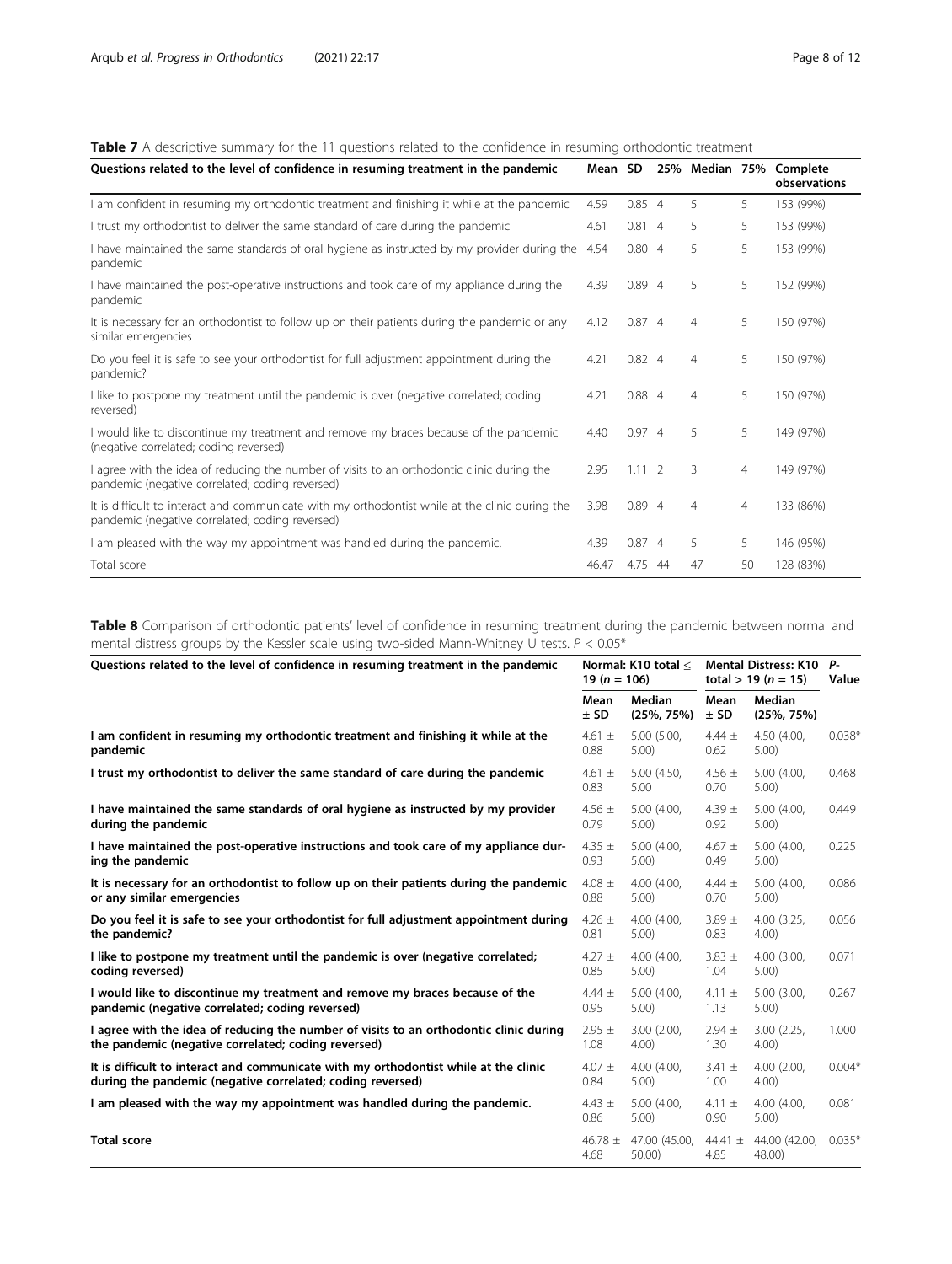Our data showed that the lockdown forced 2 to 3 months of lapse in regular patients' care. Since orthodontic therapy mainly consists of fixed appliances in the patient's mouth, we expected a high percentage of emergencies during the lockdown. Surprisingly, we found that majority of our patients (61.69%) did not report any pain or inconvenience related to orthodontic treatment, and very few had emergencies (21%), which were mostly related to "poking wires and detached brackets." Our survey was exclusive for patients treated with a fixed labial orthodontic appliance, which is the most common appliance in orthodontics [\[33](#page-11-0)], associated with orthodontic emergencies. Brackets or bondable buccal tubes loosening, and poking wires are the most common causes for orthodontic emergencies reported in the literature [[25](#page-10-0), [34\]](#page-11-0). In a survey study that evaluated the most common urgencies and emergencies in orthodontics during the COVID-19 pandemic, breakage of brackets, arch wires, tubes, and/or bands were the most common reasons for emergencies [[24\]](#page-10-0). On the other hand, the minimal pain and emergencies reported might be attributed to the patients being adults instead of children or adolescents. The literature stated that reasons for the high treatment success in adults are increased cooperation, caring for the device, maintaining better oral hygiene, and compliance with the guidelines [[35\]](#page-11-0).

The survey revealed that patients would like to contact their orthodontists directly to report an emergency and follow up with their treatment. Their preferred method of contact was via text messages or phone calls. Success of treatment is highly impacted by the doctor-patient relationship [\[36](#page-11-0)]. Better communication is the key for improving the quality of care. The anxiety and psychological distress caused by the pandemic might be aggravated in the presence of health-related issues [\[14](#page-10-0)]. This might be allayed by effectual communication with the provider. Adherence to the orthodontic patients and keeping track on their treatment during the pandemic will positively influence treatment results by encouraging the patient to follow the instructions related to appliance wear and maintenance of oral hygiene [[37](#page-11-0)]. Small gestures like regular check-up texts or calls can reduce the level of concern and give patients an uplift. Text messages and phone calls have been shown to be effective as a patient-chosen reminder method in orthodontics for appointments [\[38\]](#page-11-0), oral hygiene instructions [\[39](#page-11-0)], and follow-up with treatment  $[40]$  $[40]$  and are the traditional common methods to communicate with patients. Thus, our patients picked text messages and phone calls and had a neutral attitude towards tele-orthodontics and remote monitoring, defined as the use of telecommunications to facilitate specific orthodontic information about the care to be delivered to the patients  $[17]$  $[17]$ , which is novel and less commonly used. Despite the fact that

tele-orthodontics is a viable tool to continue orthodontic care in the pandemic, and a future tool for orthodontic practice [\[26\]](#page-10-0), our patients still preferred to come to their regular monthly checkups during the pandemic (73.4%).

Even though clear aligners have been proven to be more beneficial to the orthodontic patients during this unprecedented time [[41\]](#page-11-0), our patients favored to stay in fixed labial appliances. This may be attributed to satisfaction with their current progress of treatment with fixed appliances and possibly lack of awareness of the potential advantage of clear aligners to continue with the progress of treatment during a lockdown through remote delivery and monitoring by means of tele-dentistry [[42\]](#page-11-0).

The adherence to the most up-to-date strict clinical recommendations and protocols plays an integral role in orthodontic practice during the pandemic. Our patients were extremely content with the restrictive protocols and social distancing at the clinic which were in line with the Center for Disease Control and Prevention (CDC) and the American Dental Association (ADA) guidelines [\[43](#page-11-0)]. This indicates the high level of patients' awareness of the severity of the disease and the importance of social distancing and personal protection. Public health and medical experts have clamored for increased coronavirus screening testing to control the COVID-19 pandemic [\[44](#page-11-0)]. Most of our patients were with the idea of pre-testing patients and the staff in the clinic and indicated that their orthodontist should have a full PPE and a N95 mask at the time of the appointment. The above-mentioned facts reflect the importance to stick to the new adaptations and changes due to the COVID-19 pandemic in the clinical practice of orthodontics. The World Health Organization (WHO) recommended health care workers involved in direct care should use gowns, gloves, medical mask, and eye protection (goggles or face shield). In aerosol-generating procedures, health care workers should use respirators (N95, FFP2, or equivalent standard), eye protection, gloves, and gowns (aprons should also be used if gowns are not fluid resistant) [\[45](#page-11-0)]. Some orthodontic procedures involve the generation of aerosols; therefore, it is essential to stick to the recommended PPE protocols to prevent the spread of the infection.

The Kessler Psychological Distress Scale is a nonspecific scale based on 10 questions about the level of anxiety and depressive symptoms a person may have experienced in the past 4 weeks. It has been extensively adopted to evaluate the anxiety of patients in the dental and medical fields [[2,](#page-10-0) [15](#page-10-0), [19](#page-10-0)]. Introduced in the annual US National Health Interview Survey [\[8\]](#page-10-0), translated into eleven different languages [\[46,](#page-11-0) [47\]](#page-11-0), and used as a screening tool for mental disorders in various situations [[46](#page-11-0), [48,](#page-11-0) [49](#page-11-0)] made it among the most reliable and valid tools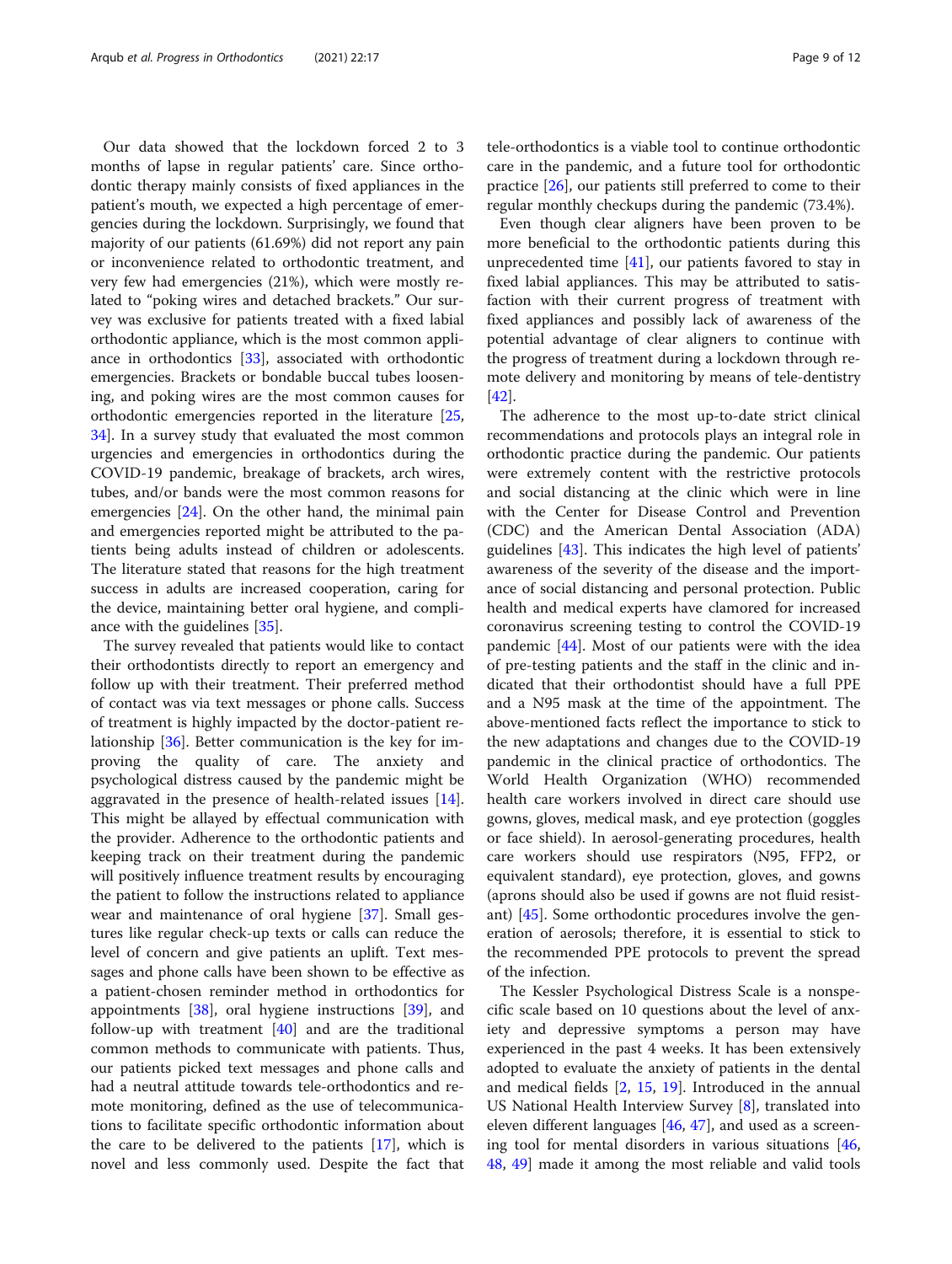to assess the psychological impact of the pandemic on orthodontic patients [[19,](#page-10-0) [50\]](#page-11-0). Given its widespread utilization in survey research methodologies, we sought to integrate this tool in our survey design. Using the Kessler Scale (K10) , Xiong et al. [\[19\]](#page-10-0) evaluated the mental health of orthodontic patients in China during the early phases of the pandemic and found that over onethird of the patients experienced mental distress. Earlier, Wu et al. [\[50](#page-11-0)] compared the psychological status between temporomandibular disorders (TMD), orthodontic patients, and the general population and concluded that TMD patients had a higher level of anxiety than the other two groups during the pandemic in China. Moreover, in another attempt to evaluate the impact of coronavirus pandemic on orthodontic appointments and orthodontic patients' anxiety without the use of the Kessler Scale (K10), Cortin et al. [\[15](#page-10-0)] showed that patients willing to attend an orthodontic appointment had a lower level of anxiety than those who would not go. Therefore, we additionally aimed to assess the mental health of our orthodontic patients using the Kessler Psychological Distress Scale and correlate it to their level of confidence in resuming orthodontic treatment during and after the pandemic. The mean total score of the scale in our study was  $13.15$  (SD = 6.63, Table [6\)](#page-6-0), which indicated a lack of anxiety and mental distress in our orthodontic patients. This contradicts with the recent findings of Xiong et al. [[19\]](#page-10-0) who found that over onethird of the orthodontic patients experienced mental distress during the early stage of the COVID-19 pandemic. The difference in the level of anxiety between both studies is attributed to the fact that both samples were interviewed at different points in time during the pandemic and in a different setup. Specifically, their survey was conducted online, majority of their sample answered the questions while at lockdown in the early stages of the pandemic when the level of anxiety from the pandemic was expected to be high and they were still reluctant to resume their treatment. In our sample, the questionnaires were handed in paper format to patients attending our clinic for regular checkup visits, which reflects a more optimistic outlook to the pandemic. Furthermore, patients visiting the orthodontic clinic for treatment are expected to have a lower level of anxiety and mental distress [[19\]](#page-10-0), and if we had the opportunity to interview patients who did not agree to see their orthodontist during the pandemic, we would likely have found higher scores for anxiety and distress.

On the other hand, 11 questions (items) that reflected the confidence of patients in resuming their orthodontic treatment while at the pandemic were picked from the survey, each item had a 5-point scale that ranged from 1 (low confidence in resuming treatment) to 5 (high confidence in resuming treatment). The mean total score for

this scale was  $46.46$  (SD =  $4.75$  $4.75$  $4.75$ ) (Table 7), which indicated high confidence and positive attitude for the patients towards orthodontic treatment and the safety measures taken at the clinic during the pandemic. When comparing orthodontic patients' level of confidence in resuming treatment during the pandemic between normal and mentally distressed groups by the Kessler scale (Table [8](#page-7-0)) a statistically significant relationship ( $P < 0.05$ ) was observed for the association between higher anxiety and lower confidence in resuming treatment; but the anxiety level reported in our study was minimal despite the pandemic. Most of our patients still hold a positive attitude towards orthodontic treatment and are still willing to come and resume their treatment provided that the safety measures and restrictive protocols are implemented.

# Limitations

The convenience sampling for patients attending the same orthodontic clinic could have affected the generalizability of the findings. Normal and mental distress comparisons for orthodontic treatment confidence are underpowered. We were not able to anticipate the number of patients showing anxiety based on the K10 index, so therefore, the trend of lesser confidence in patients with higher anxiety should be further explored. Another limitation is that the survey questions measured outcomes experienced by patients who had relatively more positive outlook for the pandemic. Those patients considered orthodontic treatment essential during this unprecedented situation. The level of anxiety and confidence to resume orthodontic treatment might have been different if we interviewed those who have been hesitant to continue treatment after the lockdown, which constituted a small percentage in our clinic (we estimate less than 5% of our adult patients). Additionally, response rate for some questions in the section related to emergencies was low, since majority did not face any emergency that required immediate care. Given the limitations, our survey provides an insight into the awareness of most orthodontic patients about their treatment during the pandemic. Implementing measures to reinforce infection transmission control and increased social distancing are the new norm in the practice of orthodontics [\[18\]](#page-10-0).

# Conclusions

This survey study sheds light on patients' perceptions, preferences, and expectations in clinical orthodontics during the pandemic and provides guidelines for clinicians on the preferred protocols and practices for patients after clinics reopening. The direct communication with patients and regular checkup appointments were among their preferences. Keeping up with a strict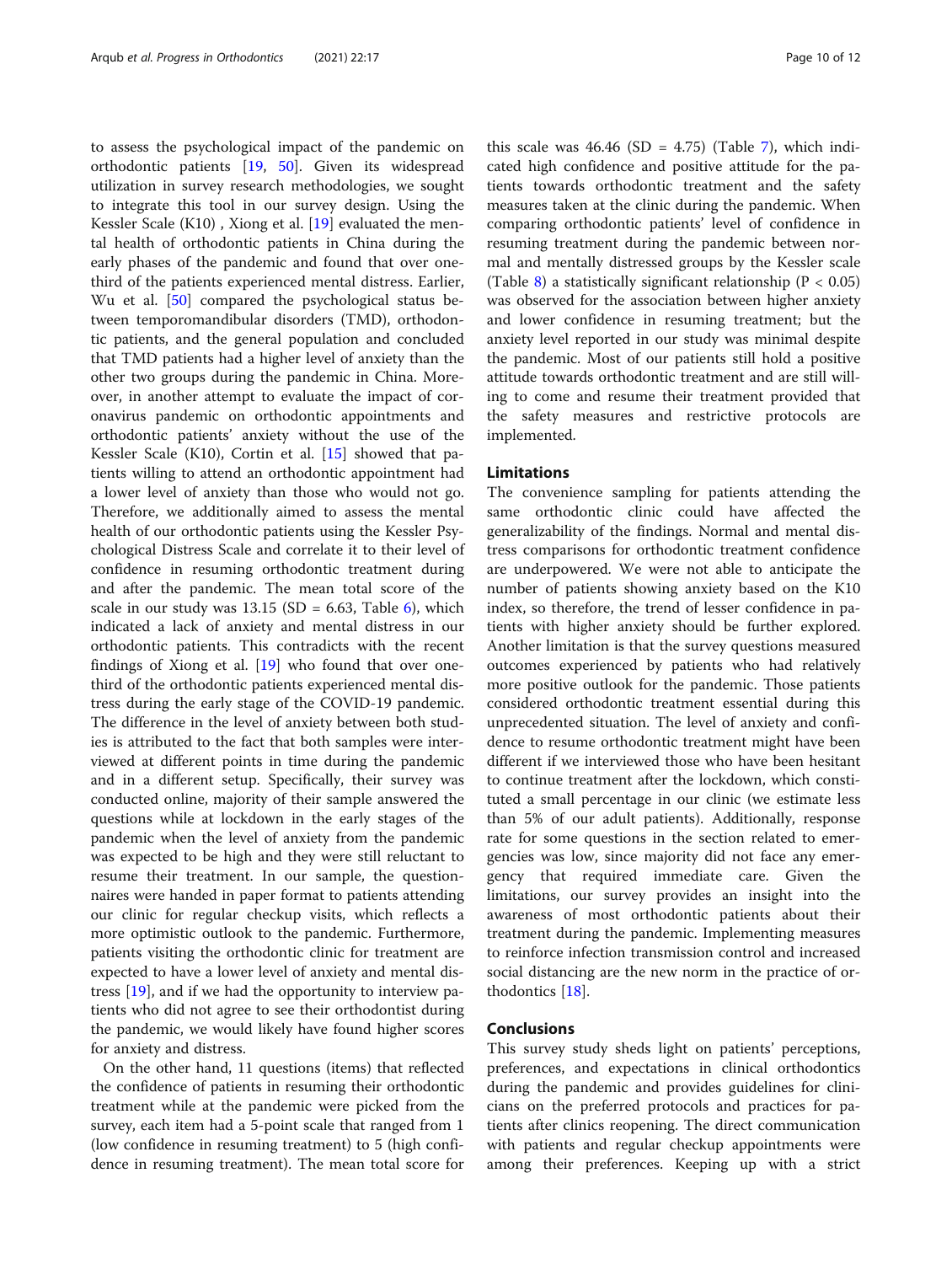<span id="page-10-0"></span>clinical environment, social distancing, full PPE, prescreening, and testing protocols are crucial points to be considered during the pandemic. The COVID-19 pandemic did not affect the mental health of orthodontic patients; many patients are still willing to be treated and expect a high level of standard of care to be delivered during the pandemic. A modest association between mental distress and reduced confidence in resuming treatment was found and needs to be further explored.

#### **Abbreviations**

ADA: American Dental Association; CDC: Center for Disease Control and Prevention; K10: Kessler Psychological Distress Scale; OSHA: Occupational Safety and Health Administration; PPE: Personal protection equipment; WHO: World Health Organization

#### Acknowledgements

We would like to thank the faculty, staff, and residents for helping us distribute the survey to their patients.

#### Authors' contributions

SAA contributed to the conceptualization, methodology, investigation, validation, writing—original draft, visualization, and project administration. VR participated in the methodology, investigation, validation, visualization, writing, and project administration. AA, NY contributed to the methodology and investigation. CLK and GDL took part in the methodology and statistical analysis. KS played a role in the supervision and project administration. FU contributed to the conceptualization, validation, writing—original draft, supervision, project administration. The authors read and approved the final manuscript

#### Availability of data and materials

The data underlying this article are available in the article and its online material.

# **Declarations**

#### Ethics approval and consent to participate

Approval for this cross-sectional study was obtained from the Institutional Review Board at UCONN Health Center.

#### Consent for publication

Not applicable

#### Competing interests

The authors declare that they have no competing interests.

#### Author details

<sup>1</sup> Division of Orthodontics, University of Connecticut Health, 263 Farmington Ave, Farmington, CT 06032, USA. <sup>2</sup> Connecticut Convergence Institute for Translation in Regenerative Engineering, University of Connecticut Health, Farmington, CT, USA. <sup>3</sup>Sunna Orthodontic Center, Amman, Jordan. <sup>4</sup>Jordan University of Science and Technology, Irbid, Jordan.

#### Received: 11 March 2021 Accepted: 18 May 2021 Published online: 08 June 2021

#### References

- 1. Tang D, Comish P, Kang R. The hallmarks of COVID-19 disease. PLoS Pathog. 2020;16(5):e1008536. <https://doi.org/10.1371/journal.ppat.1008536>.
- 2. Brammer S, Branicki L, Linnenluecke M. COVID-19, Societalization and the future of business in society. Acad Manage Perspect. 2020;34(4):493–507.
- 3. Michaels D, Wagner GR. Occupational Safety and Health Administration (OSHA) and worker safety during the COVID-19 pandemic. Jama. 2020; 324(14):1389–90. [https://doi.org/10.1001/jama.2020.16343.](https://doi.org/10.1001/jama.2020.16343)
- 4. Peng X, Xu X, Li Y, Cheng L, Zhou X, Ren B. Transmission routes of 2019 nCoV and controls in dental practice. Int J Oral Sci. 2020;12(1):1–6.
- Mastaj L, Tartakow D, Borislow A, Fogel M. Infection control in the dental practice with emphasis on the orthodontic practice. Compendium. 1994;15(1):74–6.
- 6. Suri S, Vandersluis YR, Kochhar AS, Bhasin R, Abdallah M-N. Clinical orthodontic management during the COVID-19 pandemic. The Angle Orthodontist. 2020;90(4):473–84. [https://doi.org/10.2319/033120-236.1.](https://doi.org/10.2319/033120-236.1)
- 7. Kessler RC, Andrews G, Colpe LJ, Hiripi E, Mroczek DK, Normand S-L, et al. Short screening scales to monitor population prevalences and trends in non-specific psychological distress. Psychol Med. 2002;32(6):959–76. [https://](https://doi.org/10.1017/S0033291702006074) [doi.org/10.1017/S0033291702006074](https://doi.org/10.1017/S0033291702006074).
- 8. Kessler RC, Barker PR, Colpe LJ, Epstein JF, Gfroerer JC, Hiripi E, et al. Screening for serious mental illness in the general population. Arch Gen Psychiatry. 2003;60(2):184–9. [https://doi.org/10.1001/archpsyc.60.2.184.](https://doi.org/10.1001/archpsyc.60.2.184)
- Rosenberg AR, Dussel V, Kang T, Geyer JR, Gerhardt CA, Feudtner C, et al. Psychological distress in parents of children with advanced cancer. JAMA pediatrics. 2013;167(6):537–43. [https://doi.org/10.1001/jamapediatrics.2013.628.](https://doi.org/10.1001/jamapediatrics.2013.628)
- 10. Deribew A, Tesfaye M, Hailmichael Y, Negussu N, Daba S, Wogi A, et al. Tuberculosis and HIV co-infection: its impact on quality of life. Health Qual Life Outcomes. 2009;7(1):1–7.
- 11. Kessler RC, Lane MC, Shahly V, Stang PE. Accounting for comorbidity in assessing the burden of epilepsy among US adults: results from the National Comorbidity Survey Replication (NCS-R). Mol Psychiatry. 2012;17(7): 748–58. <https://doi.org/10.1038/mp.2011.56>.
- 12. Al-Tammemi A, Akour A, Alfalah L. Is it just about physical health? An internet-based cross-sectional study exploring the pyschological impacts of COVID-19 pandemic on university students in Jordan using Kessler Psychological Distress Scale; 2020.
- 13. Borgers N, Sikkel D, Hox J. Response effects in surveys on children and adolescents: The effect of number of response options, negative wording, and neutral mid-point. Quality and Quantity. 2004;38(1):17–33. [https://doi.](https://doi.org/10.1023/B:QUQU.0000013236.29205.a6) [org/10.1023/B:QUQU.0000013236.29205.a6.](https://doi.org/10.1023/B:QUQU.0000013236.29205.a6)
- 14. Chaturvedi SK. Health anxiety, health-related life events, and somatization during COVID-19 pandemic can increase chronic pain. Pain. 2020;161(11): 2652. [https://doi.org/10.1097/j.pain.0000000000002061.](https://doi.org/10.1097/j.pain.0000000000002061)
- 15. Cotrin P, Peloso RM, Oliveira RC, de Oliveira RCG, Pini NIP, Valarelli FP, et al. Impact of coronavirus pandemic in appointments and anxiety/concerns of patients regarding orthodontic treatment. Orthod Craniofac Res. 2020;23(4): 455–61. <https://doi.org/10.1111/ocr.12395>.
- 16. Ekuni D, Furuta M, Irie K, Azuma T, Tomofuji T, Murakami T, et al. Relationship between impacts attributed to malocclusion and psychological stress in young Japanese adults. Eur J Orthod. 2011;33(5):558–63. [https://doi.](https://doi.org/10.1093/ejo/cjq121) [org/10.1093/ejo/cjq121.](https://doi.org/10.1093/ejo/cjq121)
- 17. Gandedkar NH, Vaid NR, Darendeliler MA, Premjani P, Ferguson DJ, editors. The last decade in orthodontics: A scoping review of the hits, misses and the near misses! Seminars in Orthodontics; 2019: Elsevier.
- 18. Garcia-Camba P, Marcianes M, Varela MM. Changes in orthodontics during the COVID-19 pandemic that have come to stay. Am J Orthod Dentofacial Orthop. 2020;158(4):e1–3. <https://doi.org/10.1016/j.ajodo.2020.07.014>.
- 19. Xiong X, Wu Y, Fang X, Sun W, Ding Q, Yi Y, et al. Mental distress in orthodontic patients during the coronavirus disease 2019 pandemic. Am J Orthod Dentofacial Orthop. 2020;158(6):824–833.e1. <https://doi.org/10.1016/j.ajodo.2020.07.005>.
- 20. Sone T, Nakaya N, Sugawara Y, Tomata Y, Watanabe T, Tsuji I. Longitudinal association between time-varying social isolation and psychological distress after the Great East Japan Earthquake. Soc Sci Med. 2016;152:96–101. [https://doi.org/10.1016/j.socscimed.2016.01.037.](https://doi.org/10.1016/j.socscimed.2016.01.037)
- 21. Srirengalakshmi M., et al. Orthodontics in the COVID-19 era: the way forward part 2 orthodontic treatment considerations. J Clin Orthodontics: JCO. 2020;54(6):341–9.
- 22. Turkistani KA. Precautions and recommendations for orthodontic settings during the COVID-19 outbreak: a review. Am J Orthod Dentofacial Orthop. 2020;158(2):175–81. <https://doi.org/10.1016/j.ajodo.2020.04.016>.
- 23. Alkuzweny M, Raj A, Mehta S. Preparing for a COVID-19 surge. EClinicalMedicine. 2020.
- 24. Cotrin P, Peloso RM, Pini NIP, Oliveira RC, de Oliveira RCG, Valarelli FP, et al. Urgencies and emergencies in orthodontics during the coronavirus disease 2019 pandemic: Brazilian orthodontists' experience. Am J Orthod Dentofacial Orthop. 2020;158(5):661–7. <https://doi.org/10.1016/j.ajodo.2020.06.028>.
- 25. Gyawali R, Pokharel PR, Giri J. Emergency appointments in orthodontics. APOS Trends in Orthodontics. 2019;9(1):40–3. <https://doi.org/10.25259/APOS-9-1-7>.
- 26. Saccomanno S, Quinzi V, Sarhan S, Laganà L, Marzo G. Perspectives of teleorthodontics in the COVID-19 emergency and as a future tool in daily practice. Eur J Paediatr Dent. 2020;21(2):157–62.
- 27. Lawshe CH. A quantitative approach to content validity. Pers Psychol. 1975; 28(4):563–75. <https://doi.org/10.1111/j.1744-6570.1975.tb01393.x>.